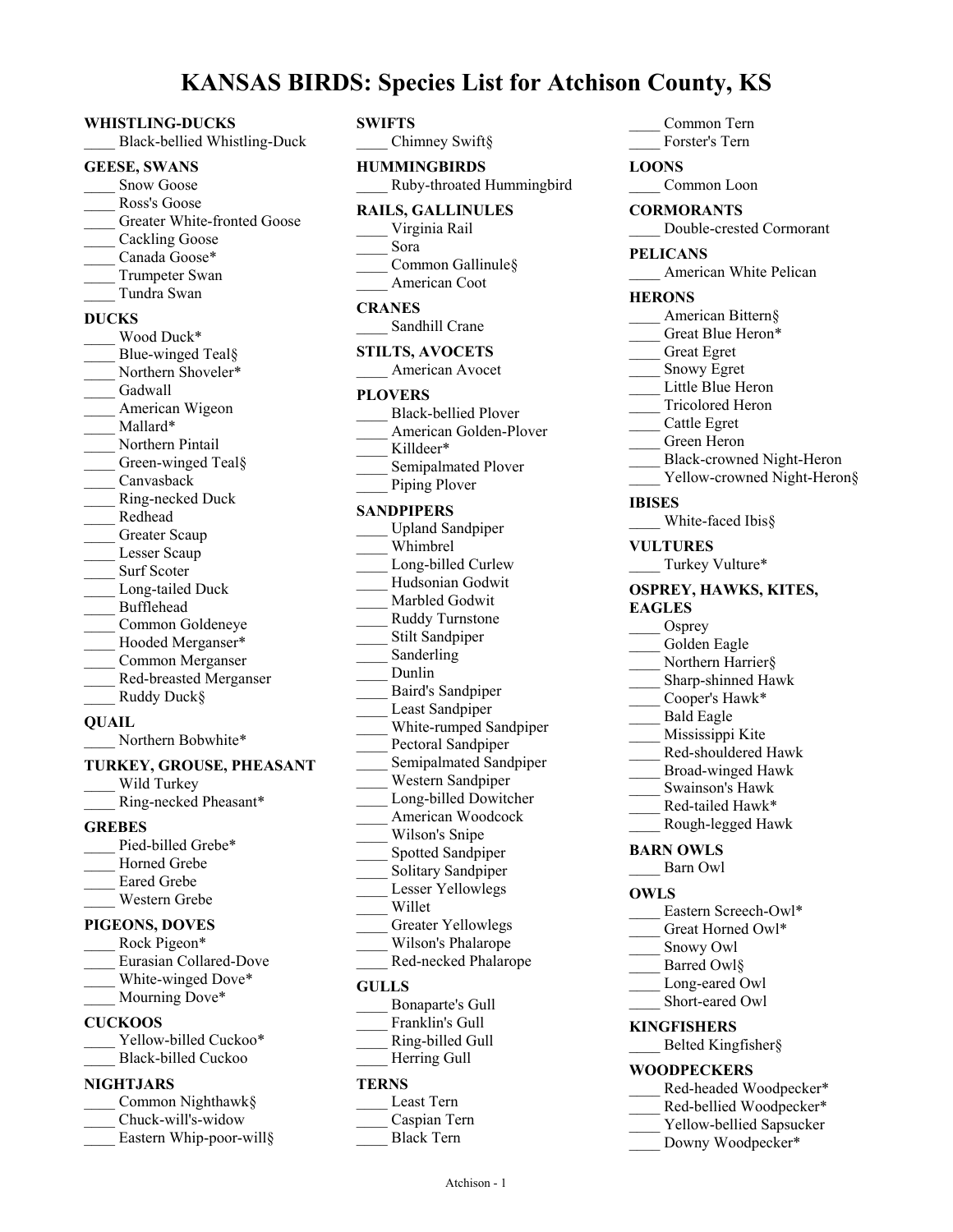- Hairy Woodpecker\* Northern Flicker§
- Pileated Woodpecker

### **FALCONS**

- \_\_\_\_ American Kestrel§
- \_\_\_\_ Merlin
- Peregrine Falcon Prairie Falcon

# **FLYCATCHERS**

Great Crested Flycatcher\* Western Kingbird\* Eastern Kingbird\* Scissor-tailed Flycatcher \_\_\_\_ Olive-sided Flycatcher Eastern Wood-Pewee\* Yellow-bellied Flycatcher Acadian Flycatcher\* \_\_\_\_ Alder Flycatcher Willow Flycatcher Least Flycatcher Eastern Phoebe\*

#### **VIREOS**

White-eyed Vireo Bell's Vireo\* Yellow-throated Vireo\* Blue-headed Vireo Philadelphia Vireo Warbling Vireo\* Red-eyed Vireo§

### **SHRIKES**

| Loggerhead Shrike* |
|--------------------|
| Northern Shrike    |

### **JAYS, MAGPIES, CROWS**

Blue Jay\* Black-billed Magpie American Crow\* Fish Crow

#### **CHICKADEES, TITMICE**

Black-capped Chickadee\* \_\_\_\_ Tufted Titmouse\*

### **LARKS**

Horned Lark\*

#### **SWALLOWS**

| N. Rough-winged Swallow* |
|--------------------------|
|                          |
|                          |
|                          |
|                          |

# **KINGLETS**

- \_\_\_\_ Ruby-crowned Kinglet
- Golden-crowned Kinglet

### **WAXWlNGS**

|  | Bohemian Waxwing |
|--|------------------|
|  | Cedar Waxwing*   |

### **NUTHATCHES**

|          | Red-breasted Nuthatch    |
|----------|--------------------------|
|          | White-breasted Nuthatch* |
| CREEPERS |                          |
|          | <b>Brown Creeper</b>     |

# **GNATCATCHERS**

Blue-gray Gnatcatcher§

#### **WRENS**

- House Wren\* Winter Wren
- Sedge Wren\*
- \_\_\_\_ Marsh Wren
- Carolina Wren\*
- \_\_\_\_ Bewick's Wren

### **THRASHERS**

- Gray Catbird\* Brown Thrasher\*
- Northern Mockingbird\*

## **STARLINGS**

European Starling\*

#### **THRUSHES**

Eastern Bluebird\* \_\_\_\_ Veery Gray-cheeked Thrush \_\_\_\_ Swainson's Thrush Hermit Thrush \_\_\_\_ Wood Thrush\* American Robin\*

#### **OLD WORLD SPARROWS**

House Sparrow\*

### **PIPITS**

| American Pipit  |
|-----------------|
| Sprague's Pipit |

### **FINCHES**

| <b>Evening Grosbeak</b> |
|-------------------------|
| House Finch*            |

- Purple Finch
- \_\_\_\_ Red Crossbill
- Pine Siskin
- American Goldfinch§

### **LONGSPURS**

### \_\_\_\_ Lapland Longspur

### **SPARROWS**

- Grasshopper Sparrow§
- Lark Sparrow\*
- Chipping Sparrow\*
- Clay-colored Sparrow
- Field Sparrow\*
- \_\_\_\_ Fox Sparrow
- American Tree Sparrow
- Dark-eyed Junco
- White-crowned Sparrow
- Harris's Sparrow
- White-throated Sparrow

Atchison - 2

Vesper Sparrow

- LeConte's Sparrow
- Nelson's Sparrow
- \_\_\_\_ Savannah Sparrow
- Song Sparrow§
- Lincoln's Sparrow Swamp Sparrow
- Spotted Towhee
- Eastern Towhee§

#### **CHATS**

Yellow-breasted Chat

#### **BLACKBIRDS, ORIOLES**

- Yellow-headed Blackbird \_\_\_\_ Bobolink
- Eastern Meadowlark\*
- Western Meadowlark§
- Orchard Oriole\*
- Baltimore Oriole\*
- Red-winged Blackbird\*
- Brown-headed Cowbird\*
- \_\_\_\_ Rusty Blackbird
- Brewer's Blackbird
- Common Grackle\*
- Great-tailed Grackle§

### **WARBLERS**

- \_\_\_\_ Ovenbird
- \_\_\_\_ Worm-eating Warbler
- \_\_\_\_ Louisiana Waterthrush
- Northern Waterthrush
- Golden-winged Warbler
- Blue-winged Warbler
- Black-and-white Warbler Prothonotary Warbler
- Tennessee Warbler
- Orange-crowned Warbler

Kentucky Warbler§ Common Yellowthroat\* \_\_\_\_ Hooded Warbler \_\_\_\_ American Redstart \_\_\_\_ Cape May Warbler \_\_\_\_ Cerulean Warbler Northern Parula\* Magnolia Warbler Bay-breasted Warbler \_\_\_\_ Blackburnian Warbler Yellow Warbler<sup>§</sup> \_\_\_\_ Chestnut-sided Warbler \_\_\_\_ Blackpoll Warbler

Black-throated Blue Warbler

Yellow-rumped Warbler Yellow-throated Warbler \_\_\_\_ Black-throated Green Warbler

Palm Warbler Pine Warbler

\_\_\_\_ Canada Warbler \_\_\_\_ Wilson's Warbler

- Nashville Warbler
- Mourning Warbler